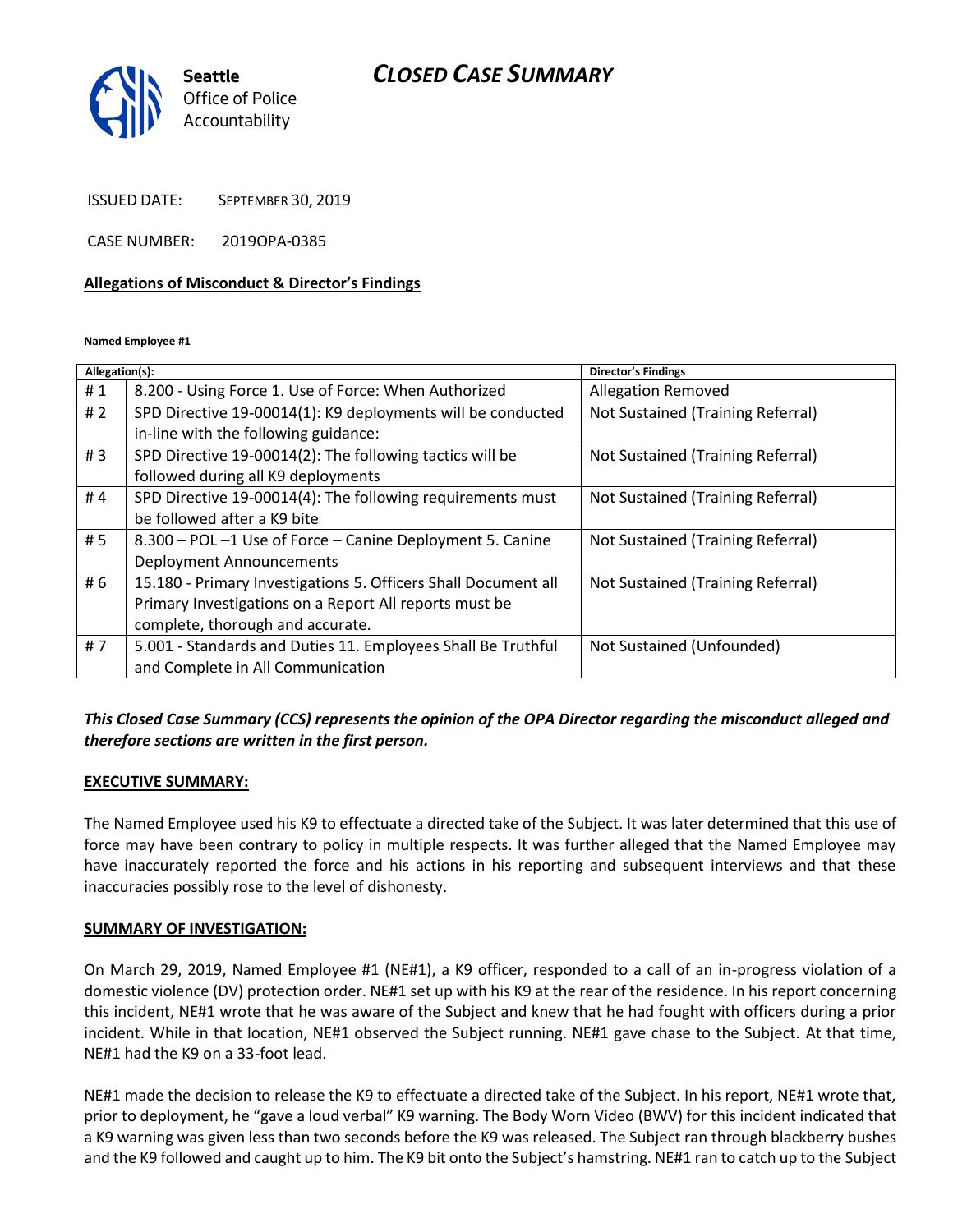and the K9 but was slowed by the blackberry bushes and fell down. NE#1 reported that, during this time, the Subject was trying to get the K9 off of his legs and, in order to do so, was punching the K9 and grabbing its jaw. The BWV video depicted the Subject struggling with the K9, including grabbing around its muzzle. NE#1 directed the Subject to stop fighting with his dog. The K9 also bit the Subject's hand. NE#1 eventually pushed through the brambles and reached where the Subject and the K9 were located. NE#1 directed the Subject to stop fighting and to roll over. The Subject said that he could not do so because of the ongoing K9 bite. NE#1 told the Subject that he was being bitten because he was fighting with the K9 and again directed him to stop and put his hands behind his back. The Subject continued to try to prevent the K9 from biting him and exclaimed in pain. Ultimately, backing officers arrived at the scene and assisted in securing the Subject. At that time, NE#1 gave the K9 an order to release and the K9 did so. All in all, the bite was maintained for just under a minute and a half.

In the immediate aftermath of the incident, BWV captured NE#1 speaking with another K9 officer. When asked whether there had been an assault perpetrated by the Subject, NE#1 responded: "I don't think the victim was there." Supervisors, including those from NE#1's chain of command, responded to the scene of the incident. NE#1 reported pain to his shoulder as a result of the incident but declined medical attention. When asked by a South Precinct supervisor whether the K9 was on lead at the time of the bite, NE#1 affirmed twice that the K9 was on a 33-foot lead. NE#1 told the South Precinct supervisor that he observed the Subject punching the K9 multiple times and that blood was "gushing" from the K9's nose. NE#1 also told the K9 Unit Sergeant and Lieutenant that the K9 was on the 33-foot lead. He further told them that the warning was given prior to the deployment. NE#1 told the K9 Sergeant and Lieutenant that he knew the Subject and he was aware that the Subject had previously run from and fought with officers. Lastly, NE#1 told them that the crime at issue was a "crime of violence."

The K9 Sergeant interviewed the Subject, who acknowledged being aware of the active no contact order. He stated that he heard someone behind him say "go get him," but that he did not see anyone. He then recalled being bitten by the K9. He admitted grabbing the K9's mouth but denied ever punching the dog.

As a result of this incident, the Subject suffered bite wounds to his leg and hand. He was transported to a hospital where he received medical treatment. Given the nature and scope of the Subject's injuries, the K9 Lieutenant screened this matter with the Department's Force Investigation Team (FIT). In that initial screening, the K9 relayed information concerning the injuries suffered by the Subject. The K9 Lieutenant also told FIT that, based on what he learned from NE#1, the K9 was on-lead at the time of the bite. FIT requested photographs of the injuries (which were provided by the K9 Unit) and stated that they would evaluate whether to respond. When the Subject was discharged from the hospital, a doctor recommended that he seek corrective surgery to his hand. The K9 Lieutenant again contacted FIT and disclosed this additional information. FIT told the K9 Lieutenant that they would review the video. After doing so, FIT took over the investigation.

As part of its investigation, FIT interviewed NE#1. He told FIT that the crime at issue was a felony violation of a DV protection order. NE#1 acknowledged that there was no specific information suggesting that the Subject was armed. However, NE#1 asserted that this did not definitively mean that the Subject had no weapons. NE#1 contended that he received information indicating that the Subject could be hiding in a shed and he contended that the Subject could have accessed improvised weapons therein. NE#1 also referenced being aware of the Subject's previous fleeing from and fighting with officers. NE#1 recognized that he did not have a cover officer with him at the time he observed and began to give chase to the Subject. In this regard, NE#1 stated the following:

> I know our policy also states that, you know, we need to have a cover officer when we're running, uh, I knew officers were on foot in the area, I could hear them. It was my fault I missed judged the distance. I thought I was closer than I was. So, I figured that my cover officers were also closer. It's because I did not know the geography or anything like that I wasn't, uh, comfortable with that area, I guess you could say.

NE#1 stated that he released the K9 because he believed that this was the best tool available to capture the fleeing subject without endangering officers or others. NE#1 explained that, from his vantage point, it appeared that the Subject appeared to repeatedly punch the K9. NE#1 was ultimately able to get to where the Subject and the K9 were.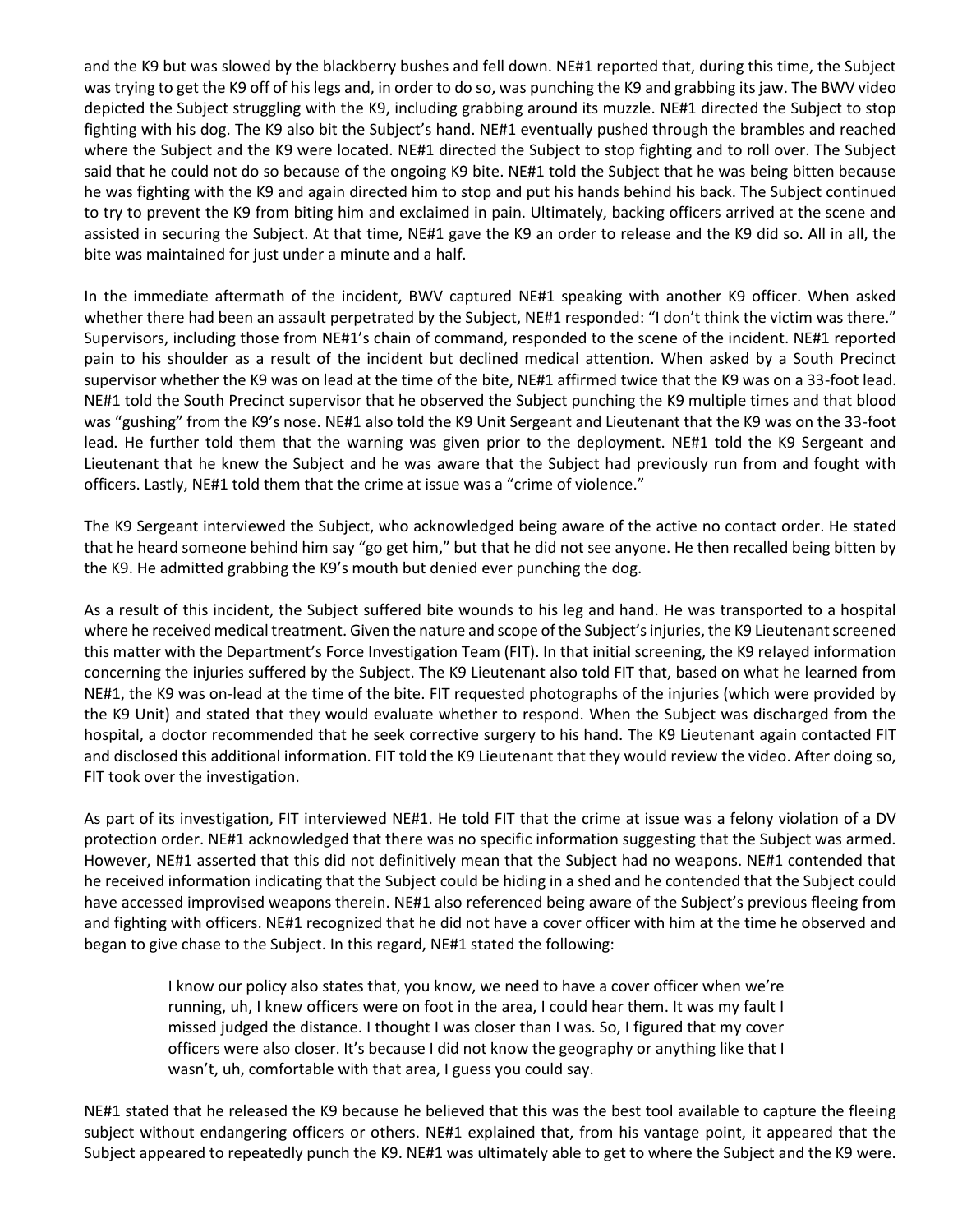He reported pushing the Subject down to the ground and keeping him pinned there. NE#1 stated that he did not personally use any other force. NE#1 said that he lifted the K9's collar to do a "lift-off." NE#1 told the Subject to stop fighting the K9 so that the bite could be released. Eventually the Subject stopped fighting and backing officers arrived, which allowed for the bite to be released. With regard to the length of the bite, NE#1 pointed to the Subject's continued fighting with the K9. NE#1 also acknowledged that his decision to follow the Subject and the K9 through the blackberry bushes and his getting stuck therein may have prolonged the bite. NE#1 told FIT that, in the aftermath of the incident, he relayed what occurred and the force he used to the K9 Sergeant.

Both the FIT Lieutenant and the FIT Captain identified several problems with the K9 application in this incident. Both noted that the force appeared to be outside of the SPD Directive that was then in place. The FIT Captain also determined that NE#1 may have made several inconsistent statements regarding what occurred. The FIT Captain referred this matter to OPA for investigation. The K9 Captain also reviewed the force. He concurred with the necessity of the OPA referral by FIT. The K9 Captain concluded that the force was outside of policy and noted that the directed take was effectuated without a cover officer present. The K9 Captain further stated the following:

> It appears to me, that there are issues with understanding the UOF Policy throughout the K9 unit. We are currently reviewing the policy and clarifying the issues. I am working with the Chain of Command (from handler to D/C) to make sure the UOF policy is as clear as it can be, and the handlers have a firm understanding so that they can be successful doing their work.

As part of its review of this case, OPA reviewed the FIT investigation, as well as the BWV and the documents generated by the involved officers. OPA interviewed NE#1, the FIT Sergeant, the FIT Lieutenant, and the Deputy Chief of Operations. A full recitation of these individuals' testimony is set forth in the Case Summary, but relevant portions are discussed below.

#### **ANALYSIS AND CONCLUSIONS:**

## **Named Employee #1 - Allegations #1** *8.200 - Using Force 1. Use of Force: When Authorized*

As discussed below in the context of Allegation #2, OPA concludes that the K9 application in this case was not reasonable as contemplated by the Directive. As such, it was contrary to both the Directive and SPD's use of force policy. However, given that I find that no Sustained finding is warranted for the violation of the Directive, I also find that a Sustained finding is inappropriate for this allegation. Instead, I recommend that this allegation be removed as duplicative.

## Recommended Finding: **Allegation Removed**

## **Named Employee #1 - Allegation #2** *SPD Directive 19-00014(1): K9 deployments will be conducted in-line with the following guidance:*

SPD Directive 19-00014(1) provides that an off-lead deployment of a K9 is reasonable where: "probable cause exists to arrest the suspect for a crime of violence" or "in circumstances in which a subject is reasonably suspected to be armed and presently dangerous based on articulable information."

Here, neither of the scenarios in which an off-lead deployment is reasonable were present. First, while there was probable cause to arrest the Subject for a violation of the DV order of protection, as well as for obstruction when he fled the scene, this was not a crime of violence. Second, there was insufficient evidence supporting a determination that the Subject was armed and presently dangerous at the time of the deployment. NE#1 contended that he believed that the Subject was potentially armed and dangerous because: (1) he could have accessed a shed and obtained improvised weapons; and (2) he had previously fought with officers. While both of these eventualities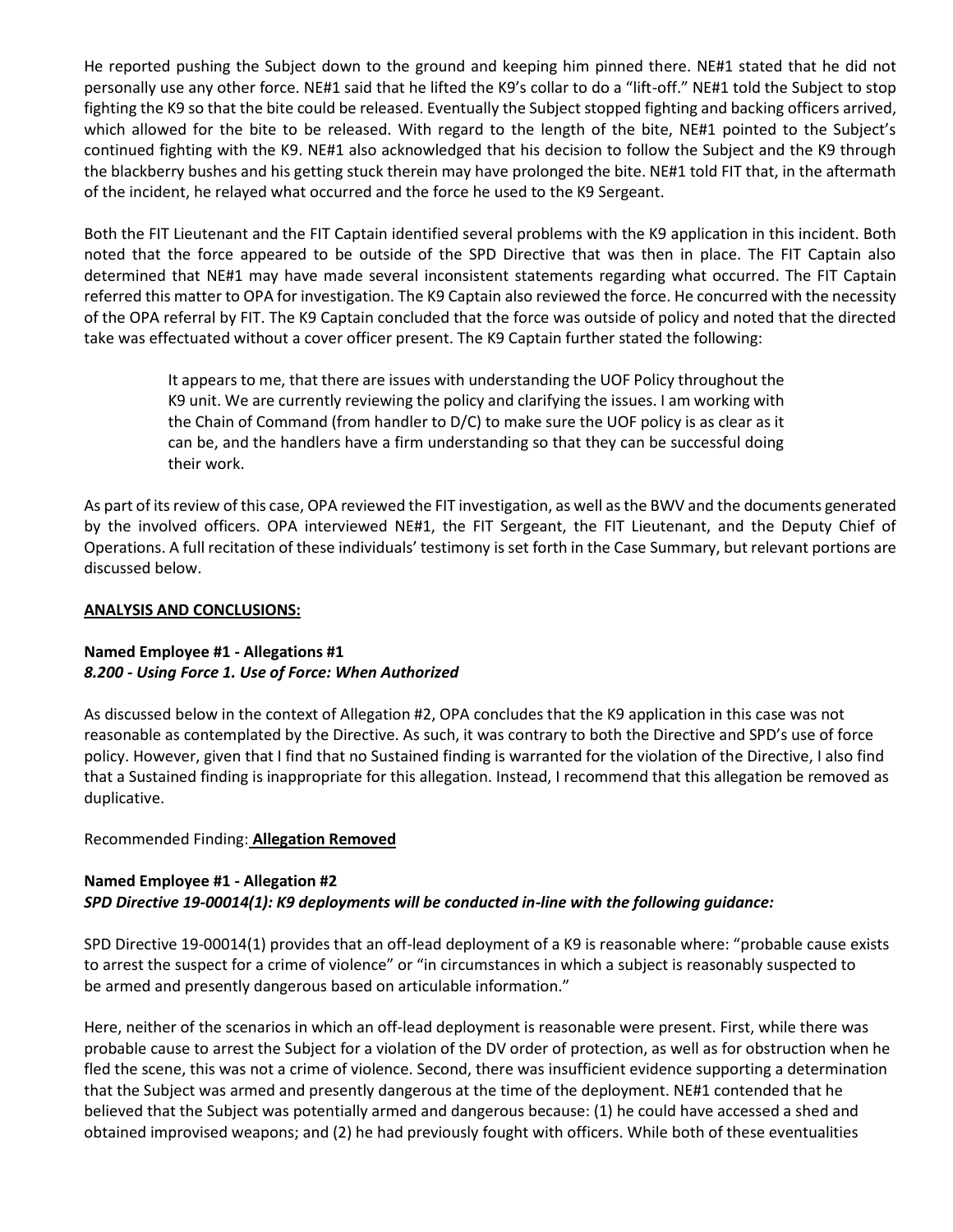were possible, they were primarily the product of guesswork. There was no actual, articulable evidence – as was required by the Directive – that either were actually the case.

Accordingly, and when evaluating this incident based on the plain language of the Directive, the deployment and subsequent bite were not reasonable. In this respect, OPA is in agreement with the FIT Captain, the K9 Captain, and the K9 Lieutenant.

However, reaching a finding that NE#1 acted contrary to policy is complicated by the fact that he received guidance from the Deputy Chief that the application was, in fact, appropriate. Multiple individuals (including the Deputy Chief) confirmed that, in a meeting concerning the Directive, the Deputy Chief relayed to the K9 Unit that deployments – whether on or off lead – were permissible in misdemeanor DV cases. This instruction was contrary to the plain language of the Directive. Not all misdemeanor DV cases are crimes of violence and, as such, deploying in nonviolent DV cases should have been clearly impermissible.

In OPA's perspective, it is problematic that SPD command staff provided direction to K9 officers that, if followed, would result in violations of policy. This is particularly the case where it concerns K9 applications given the high-risk of serious injury and public concern regarding this type of force. OPA intends to relay these concerns directly to command staff and to ask that command staff avoid future ad hoc discussions that can sow uncertainty and cause improper conduct.

OPA further understands that, even independent of the conflicting information provided to the K9 Unit by command staff, there was significant confusion regarding the Directive and when deployments were appropriate. This was noted by NE#1, as well as all of his supervisors. Indeed, OPA took part in a meeting with the K9 Unit to clarify for officers when they could and could not deploy. Since this time and in concert with OPA and the Office of Inspector General for Public Safety, the Department also rewrote and submitted a new K9 policy. This policy is a significant improvement over the Directive and provided substantially clearer guidance to the K9 Unit and the rest of the Department.

Ultimately, OPA cannot recommend that NE#1 be disciplined because his failure to comply with the Directive was based, at least in part, on the guidance he received from the Deputy Chief. Instead, and given OPA's desire to ensure that NE#1 does not repeat the same mistakes he made here in future situations, OPA recommends that he receive the below Training Referral.

• **Training Referral**: Even though the Directive is no longer in effect, NE#1's chain of command should discuss this incident with him and how his deployment in this case was contrary to the terms of the Directive. Moreover, as the new version of the K9 policy maintains several of the elements discussed herein, NE#1 should receive additional training concerning the new K9 policy. He should specifically be instructed concerning: the crimes for which a K9 deployment is allowed; when he may use a K9 to effectuate a directed take; the requirement of a cover officer; the requirement that a bite be released as soon as possible; the need to de-escalate, where safe and feasible; and the necessity of providing sufficient time for a subject to comply after a K9 warning is provided. This retraining and counseling should be documented and this documentation should be maintained in an appropriate database.

Recommended Finding: **Not Sustained (Training Referral)**

# **Named Employee #1 - Allegation #3** *SPD Directive 19-00014(2): The following tactics will be followed during all K9 deployments*

SPD Directive 19-00014(2) provides several additional requirements governing K9 developments. First, it requires that K9 officers de-escalate prior to utilizing the K9. Second, it instructs that a K9 bite is only permitted where: the subject poses an imminent threat to officers; or the subject is posing an active resistance with the threat of harm and is escaping. The policy states that simply escaping "is not, on its own, a justification for a bite and requires additional articulable safety reasons." Third, the policy requires that there must be a cover officer in close proximity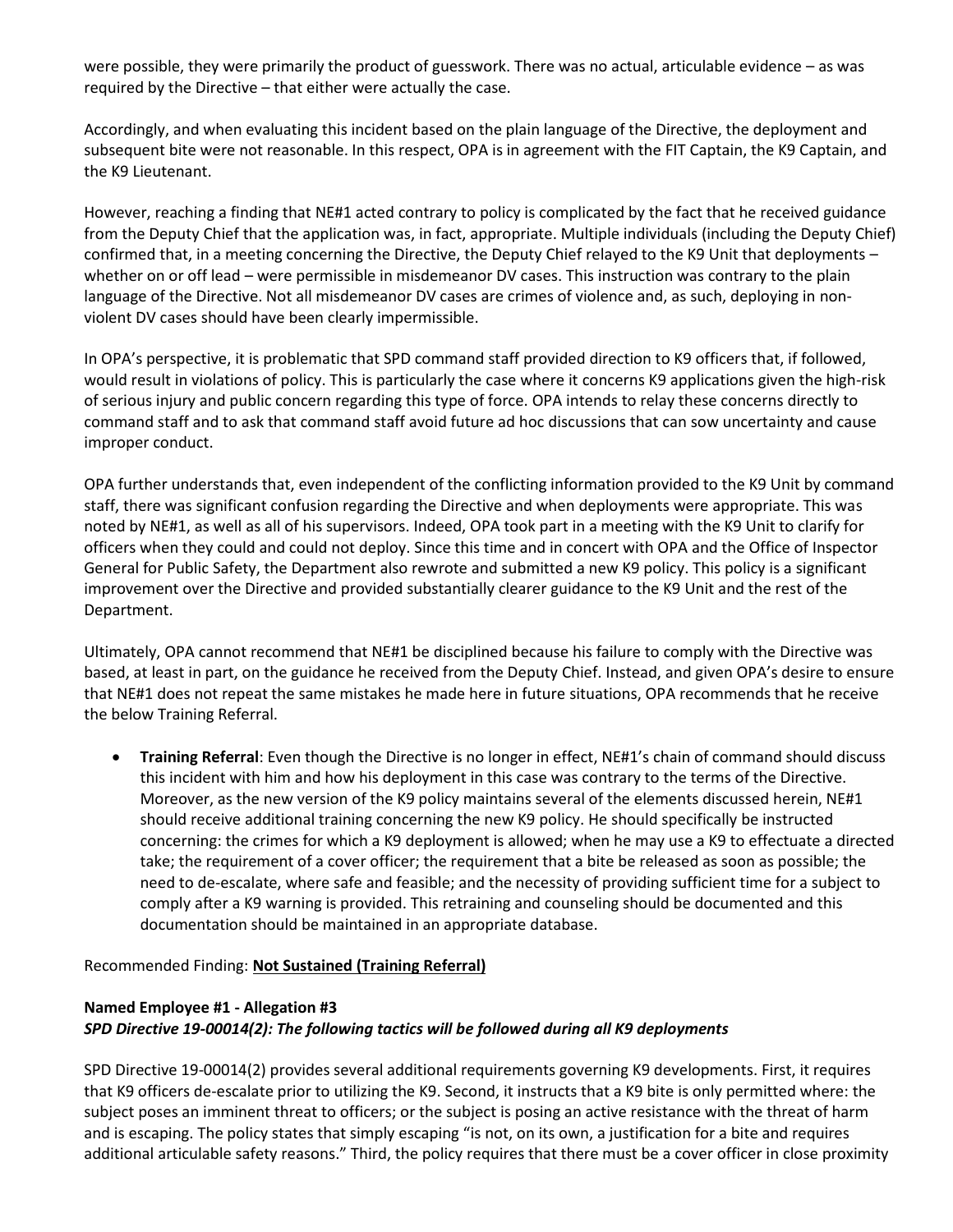to the K9 officer at the time of deployment. This is purposed to ensure that any bite is as limited in duration as possible.

Here, NE#1 acknowledged that he did not have time to de-escalate. OPA agrees that de-escalation with the fleeing Subject was not safe or feasible. As such, he acted in compliance with this portion of the policy.

However, when evaluating the plain language of this portion of the Directive, OPA fails to see how NE#1 was justified in allowing the K9 to bite the Subject. There is no evidence that the Subject posed an imminent threat to NE#1 or any other officers. While the Subject previously fought with officers, there was no conclusive evidence indicating that he was going to do so during this incident. Moreover, the policy is clear that the simple act of escaping does not warrant a K9 bite. There needed to be additional articulable safety reasons justifying the bite and that further evidence is not apparent here. Lastly, NE#1 failed to ensure that a cover officer was present when he released the K9. This resulted, at least in part, in a prolonged bite.

Even though OPA concludes that NE#1 acted inconsistent with several aspects of this policy, for the same reasons as stated in Allegation #2, OPA finds that a Sustained finding is not warranted. Instead, OPA recommends that NE#1 receive the Training Referral detailed above (*see* Named Employee #1, Allegation #2).

## Recommended Finding: **Not Sustained (Training Referral)**

## **Named Employee #1 - Allegations #4** *SPD Directive 19-00014(4): The following requirements must be followed after a K9 bite*

SPD Directive 19-00014(4) concerns the requirements that must be followed after a K9 bite occurs. The policy specifically directs that: "The handler will call the K9 off as soon as it is safe and feasible to do so given the totality of circumstances." The policy further "instructs that: The handler will consider the extent to which the subject's behavior is a natural reaction to the bite. A reaction to the bite alone is not resistance or aggression that justifies the use of an additional/continued bite."

This allegation was classified for investigation due to the prolonged nature of the bite. NE#1 explained that the bite was extended due to NE#1 having to fight through the blackberry bushes to reach the Subject and the K9. He denied that the bite would have lasted for a shorter duration had there been a cover officer nearby.

While OPA recognizes that NE#1 suffered injuries when he was required to push through the blackberry bushes, OPA concludes that, had he ensured that a cover officer was running with him at the time the directed take occurred – as was required by the Directive – it is likely that the Subject would have been secured more quickly and the bite would have been more promptly released. While OPA does not dispute that the Subject was trying to resist being bitten, as indicated by the Directive, that did not, by itself, warrant the bite being continued, particularly had another officer been present to provide cover.

However, as with the remaining allegations in this case, OPA finds that a Sustained finding is not warranted. Instead, OPA recommends that NE#1 receive the Training Referral detailed above (*see* Named Employee #1, Allegation #2).

Recommended Finding: **Not Sustained (Training Referral)**

# **Named Employee #1 - Allegation #5** *8.300 – POL –1 Use of Force – Canine Deployment 5. Canine Deployment Announcements*

SPD Policy 8.300-POL-1(5) requires that a warning be given prior to deploying a K9. The policy also states that a reasonable amount of time must be given after the warning and prior to the deployment to allow compliance.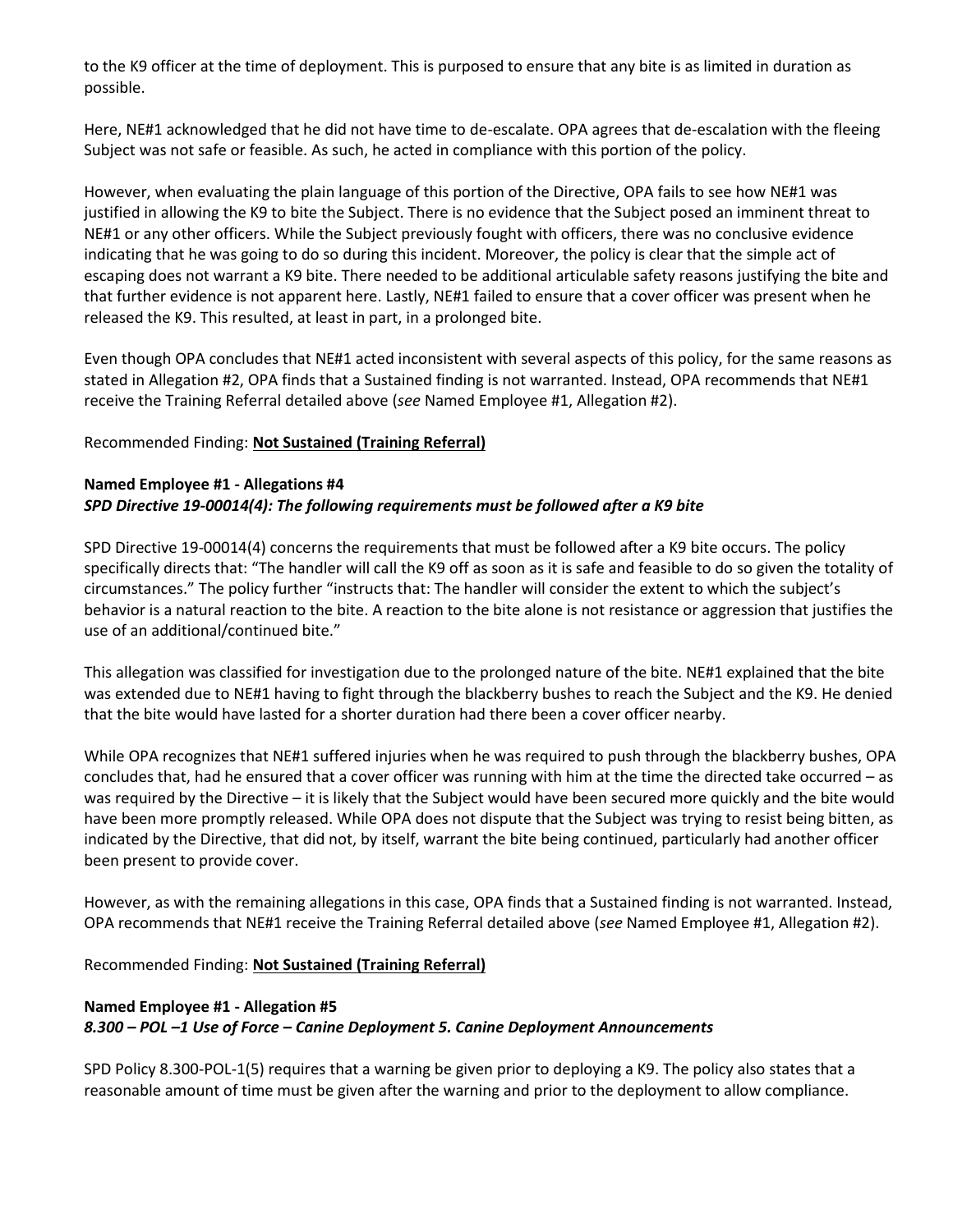While NE#1 provided a K9 warning, he did so less than two seconds prior to effectuating the directed take. NE#1 contended that, in this regard, he acted consistent with his training. NE#1 further asserted that, had the Subject given any indication that he was planning on complying, NE#1 would have called off the K9.

The policy does not provide specific guidance on what a reasonable time for compliance is. OPA does not believe that the less than two seconds provided in this case was a reasonable amount of time, but OPA cannot say conclusively that this is the case. It is OPA's understanding that the entire K9 Unit will be trained regarding this aspect of the policy. OPA finds that such training, rather than discipline, is the more appropriate result here. As such, OPA recommends that NE#1 receive the Training Referral detailed above (*see* Named Employee #1, Allegation #2.)

## Recommended Finding: **Not Sustained (Training Referral)**

## **Named Employee #1 - Allegation #6** *15.180 - Primary Investigations 5. Officers Shall Document all Primary Investigations on a Report All reports must be complete, thorough and accurate*

In his reporting of this incident, NE#1 made three significant inaccurate statements. First, in response to a question from the K9 Sergeant, he stated that he was tracking the Subject for a crime of violence. Second, he asserted that the crime at issue was a felony during his FIT interview. Third, in response to questions from the South Precinct Sergeant, the K9 Sergeant, and the K9 Lieutenant, NE#1 stated multiple times that the K9 was on-lead. While NE#1 also stated that the K9's nose was "gushing" blood and, from OPA's perspective, this was not captured on the BWV, OPA does not deem this to be a significant inaccurate statement.

With regard to the first and second misstatements, NE#1 acknowledged that they were based on a misapprehension of the information that was available to him at the time and his understanding of the Subject's prior conduct. He also pointed to the guidance provided by the Deputy Chief concerning DV order violations being considered as "crimes of violence" for which K9 deployments were permitted.

With regard to the third statement, NE#1 denied that he intended to mislead any of the supervisors. From OPA's review of the video, NE#1 could have more definitively communicated that, at the time of the bite, he had released the lead and that it was not an on-lead deployment. This lack of clarity resulted in the K9 Lieutenant initially relaying to FIT during the initial screening that it was an on-lead deployment. This, in turn, resulted in FIT not taking immediate control of the investigation as they should have. This being said, and when viewing the video and the context in which the statements were made, I do not believe that NE#1 attempted to deliberately mislead the supervisors or to cover up the fact that, at the time the bite occurred, the K9 was off-lead.

The totality of the evidence indicates that NE#1 did not completely, thoroughly, and accurately describe what occurred during this incident. However, I find that this was not intentional misconduct, and was, instead, the result of a misapprehension of information and a lack of clarity on NE#1's part. Accordingly, I conclude that retraining is the appropriate result and I refer to the below Training Referral.

• **Training Referral**: NE#1 should be retrained and counseling on the obligation that he completely, thoroughly, and accurately report the incidents in which he is involved. This retraining and counseling should be documented and this documentation should be maintained in an appropriate database.

Recommended Finding: **Not Sustained (Training Referral)**